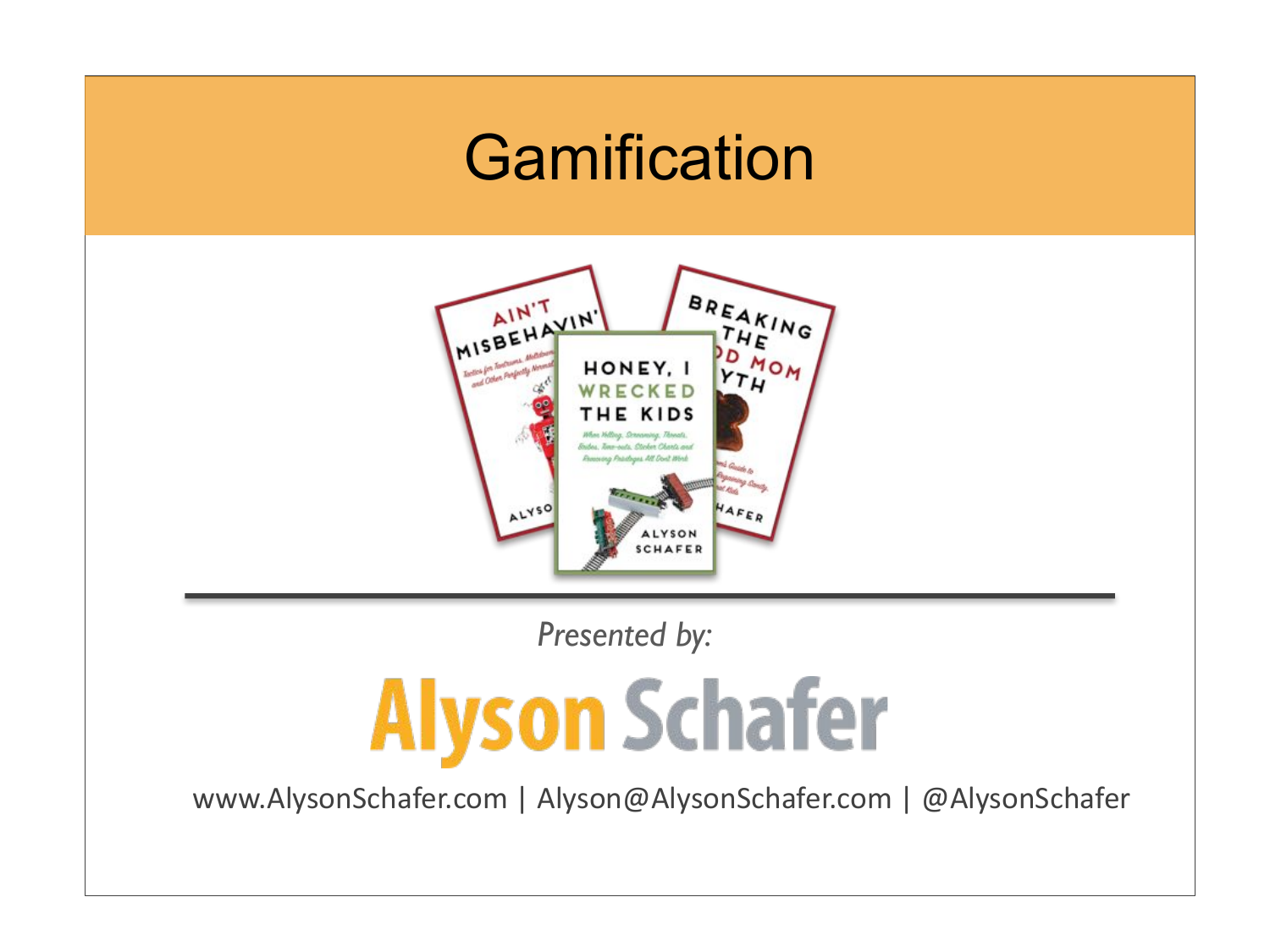## Gaming Invites



Creativity Courage

#### Determination

South Carolina Society of Adlerian Psychology - September 2016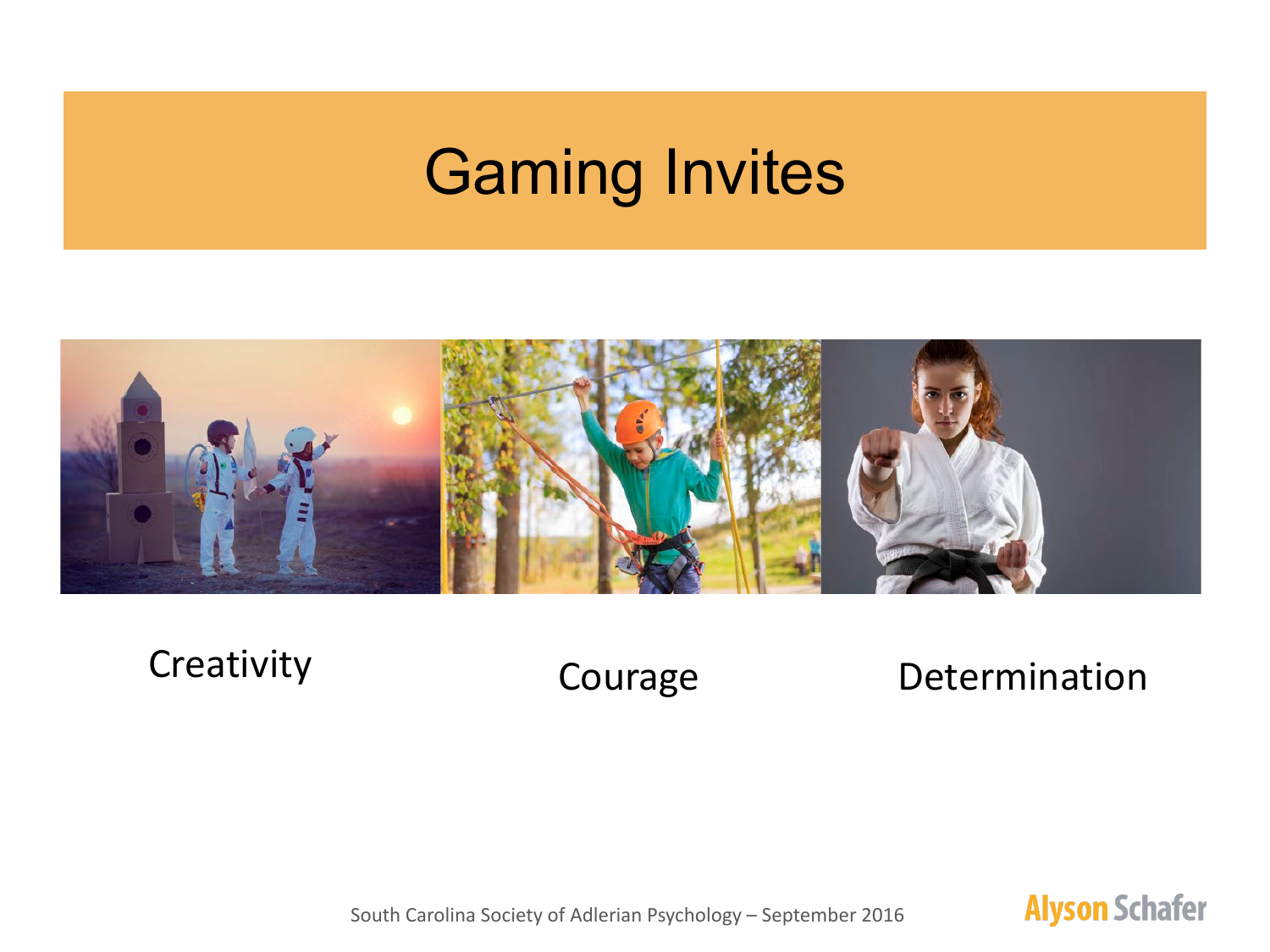### My Inspiration



South Carolina Society of Adlerian Psychology - September 2016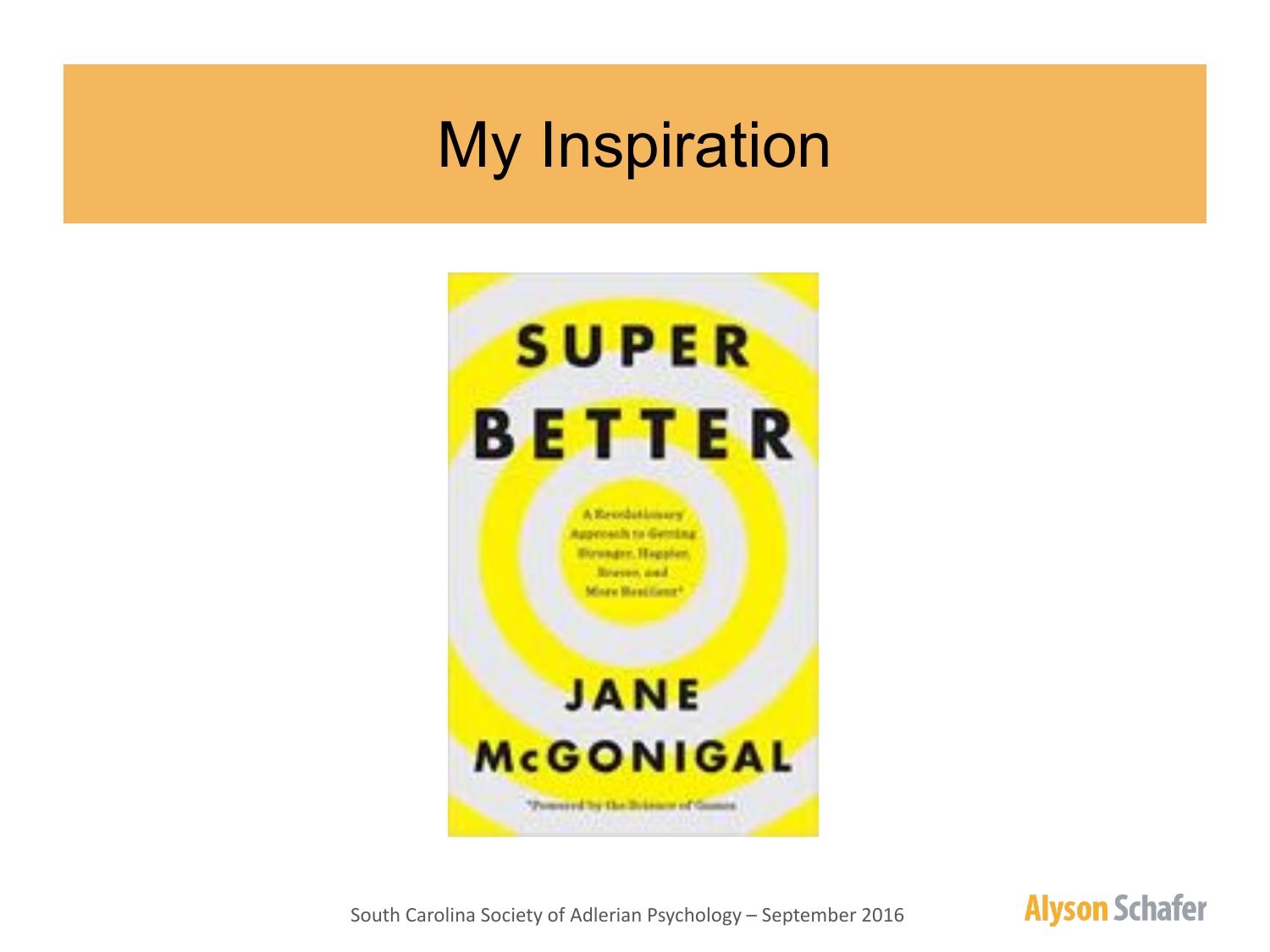### **Tetris**



South Carolina Society of Adlerian Psychology - September 2016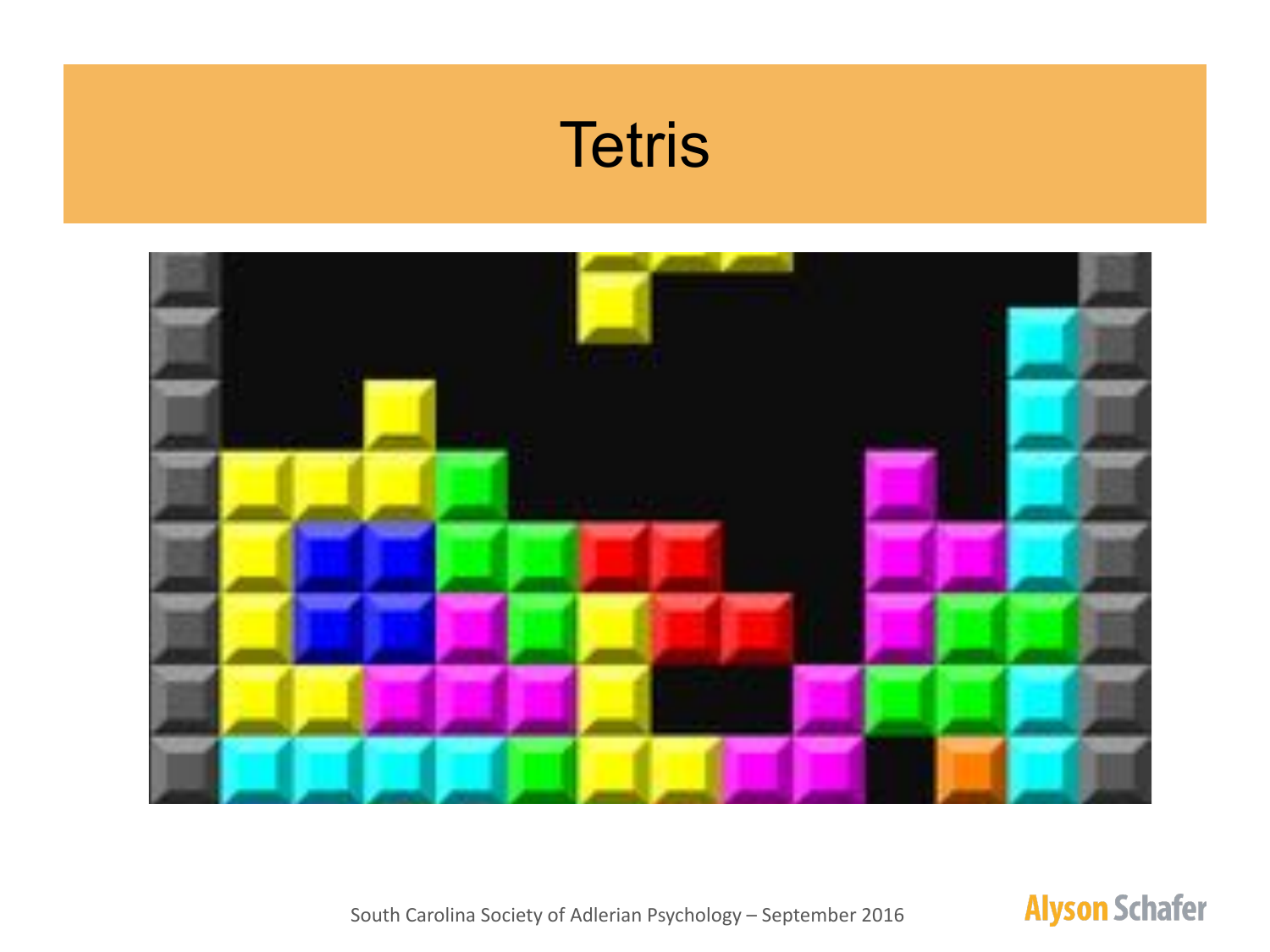# Anxiety or Excitement Fear or Challenge



South Carolina Society of Adlerian Psychology - September 2016

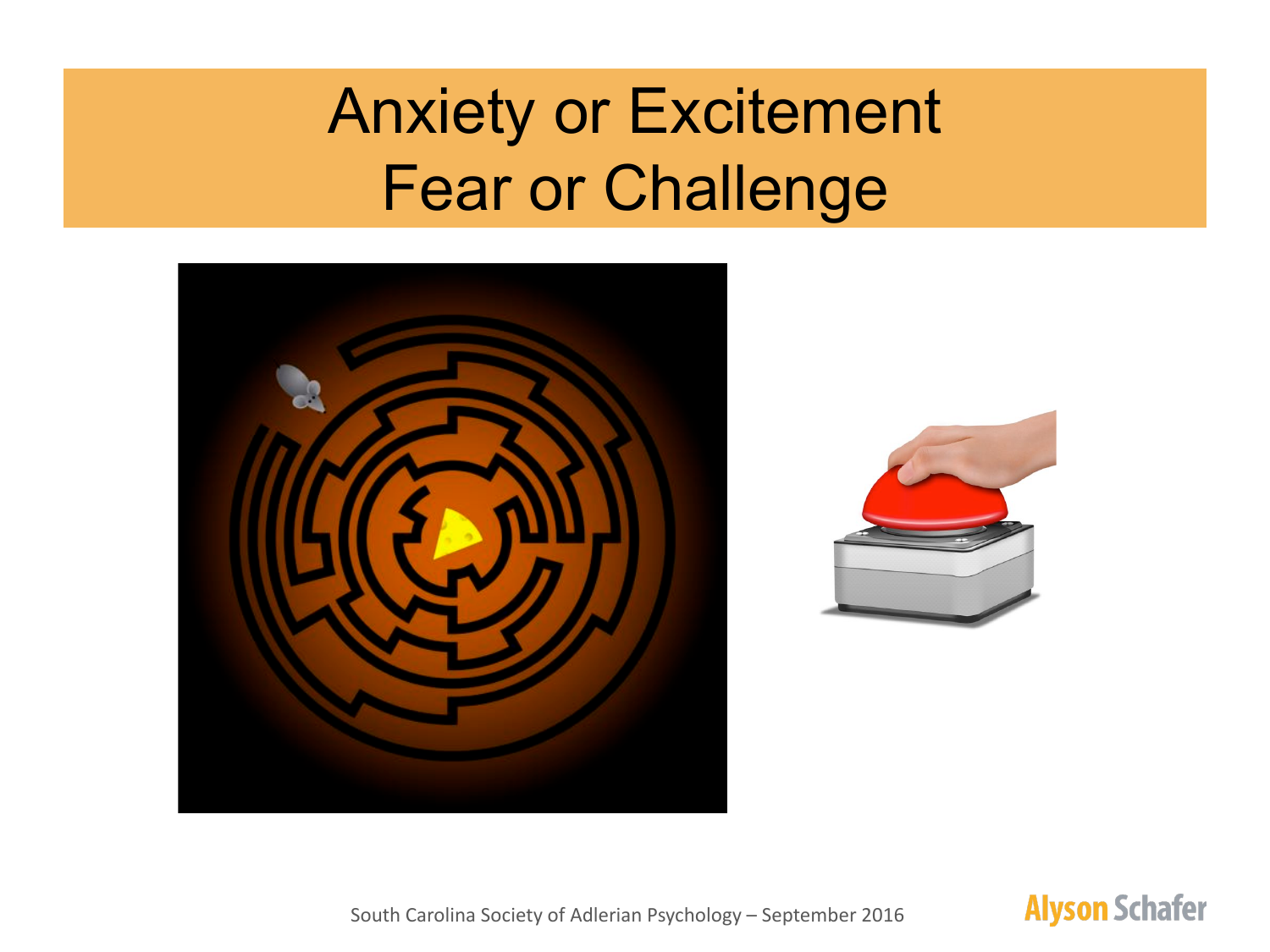#### Mirror Neurons



South Carolina Society of Adlerian Psychology - September 2016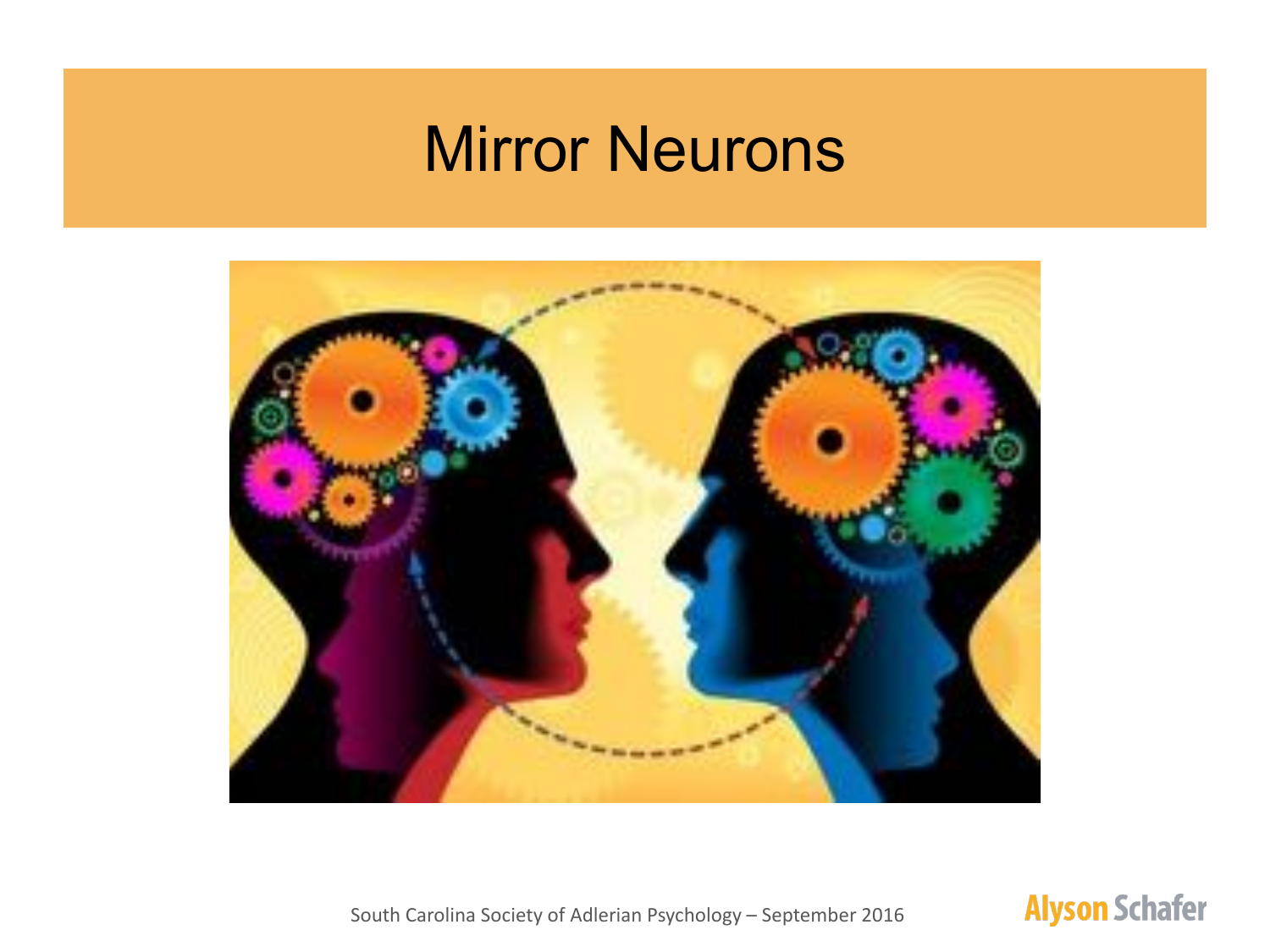### Wii Are United



#### **Alyson Schafer**

South Carolina Society of Adlerian Psychology - September 2016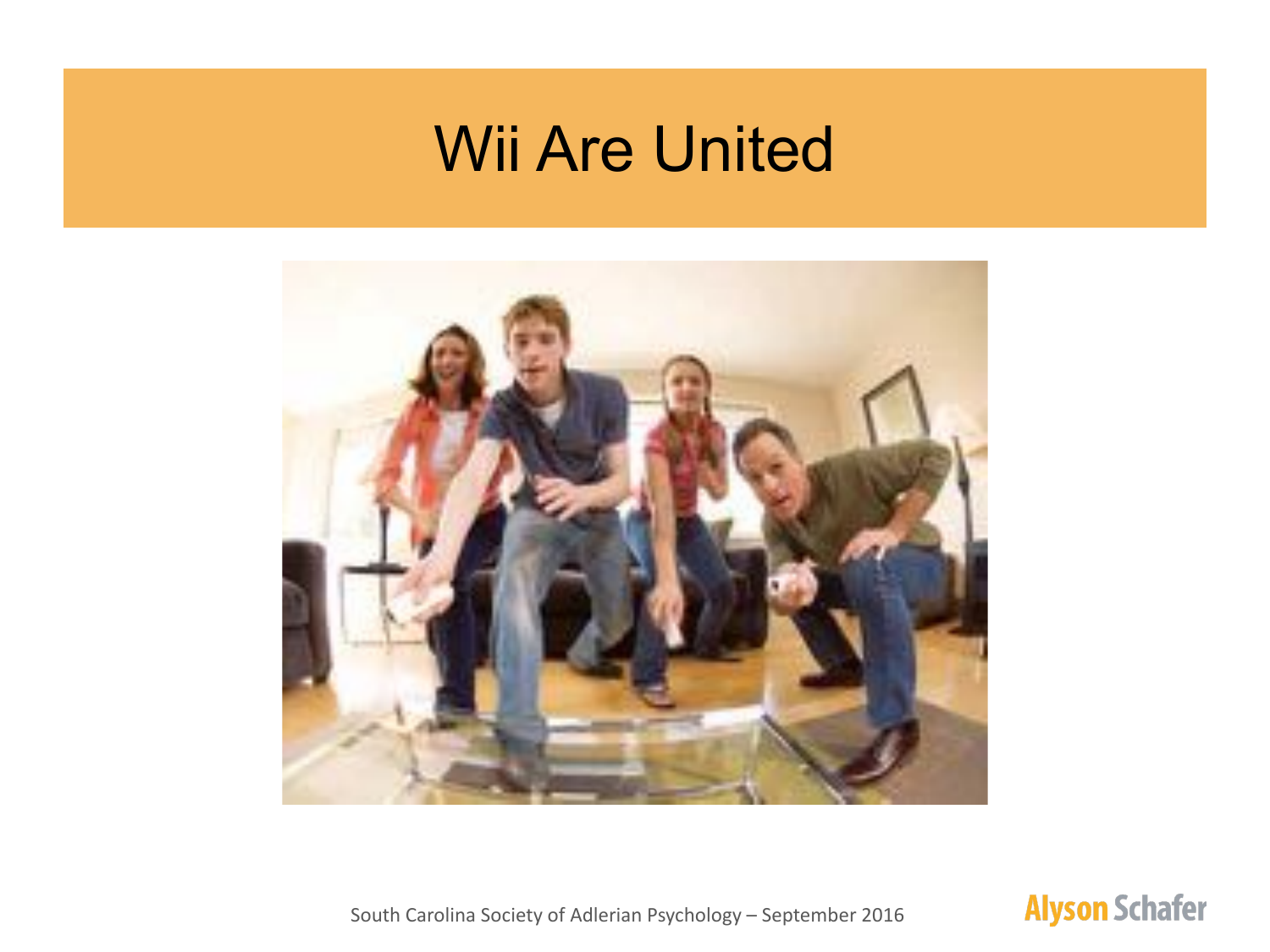### Growth Vs. Post Traumatic Stress

- 1. My priorities have changed and I am not afraid to do what makes me happy.
- 2. I feel closer to my friends and family.
- 3. I understand myself better. I know who I really am now.
- 4. I have a new sense of meaning and purpose in my life.
- 5. I am better able to focus on my goals and dreams.



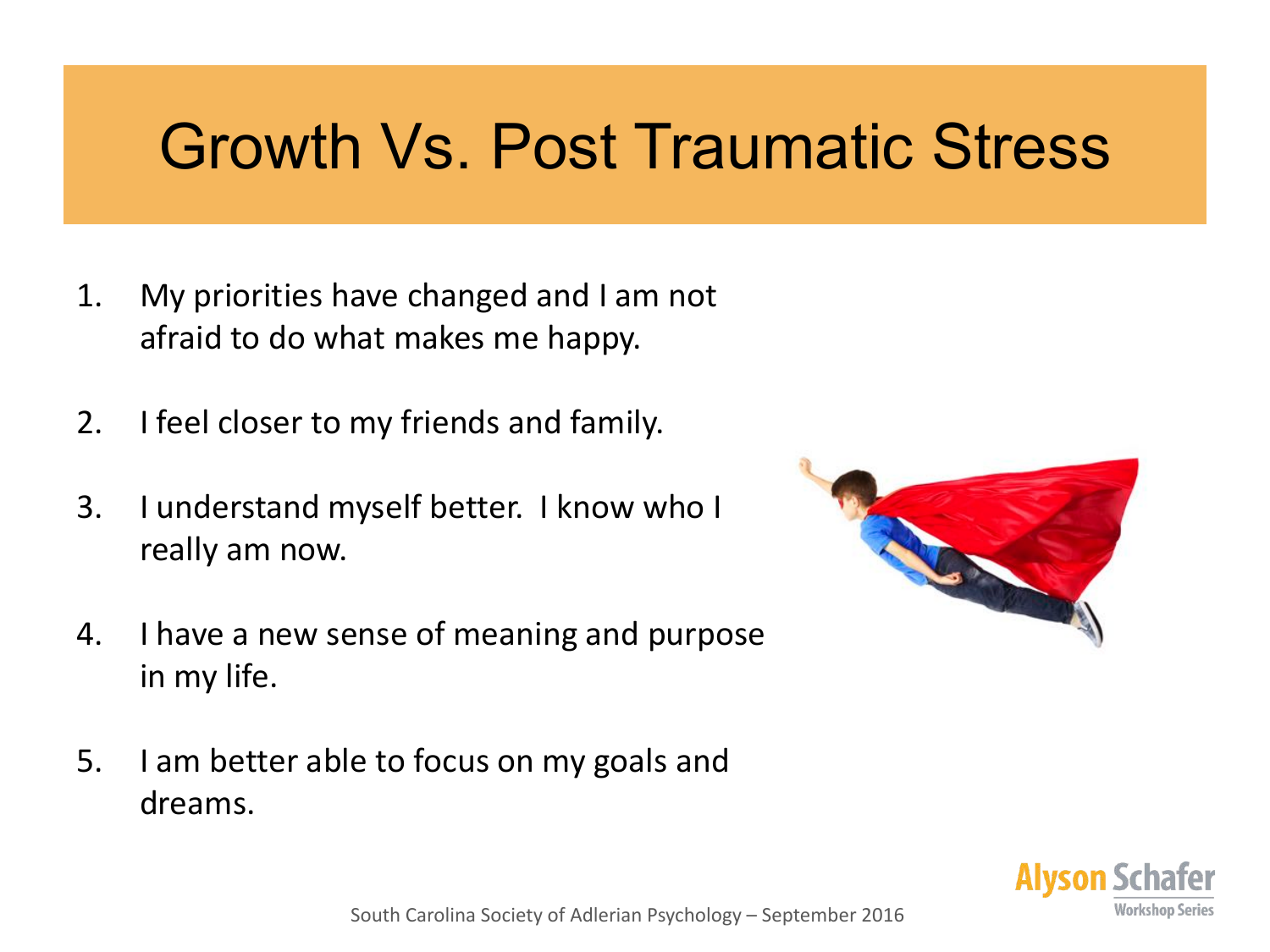# "Regrets of the Dying"

- 1. I wish I hadn't worked so hard.
- 2. I wish I had stayed on top of my friendships.
- 3. I wish I had let myself be happier.
- 4. I wish I had the courage to express my true self.
- 5. I wish I'd lived a life true to my dreams instead of what others expected of me.



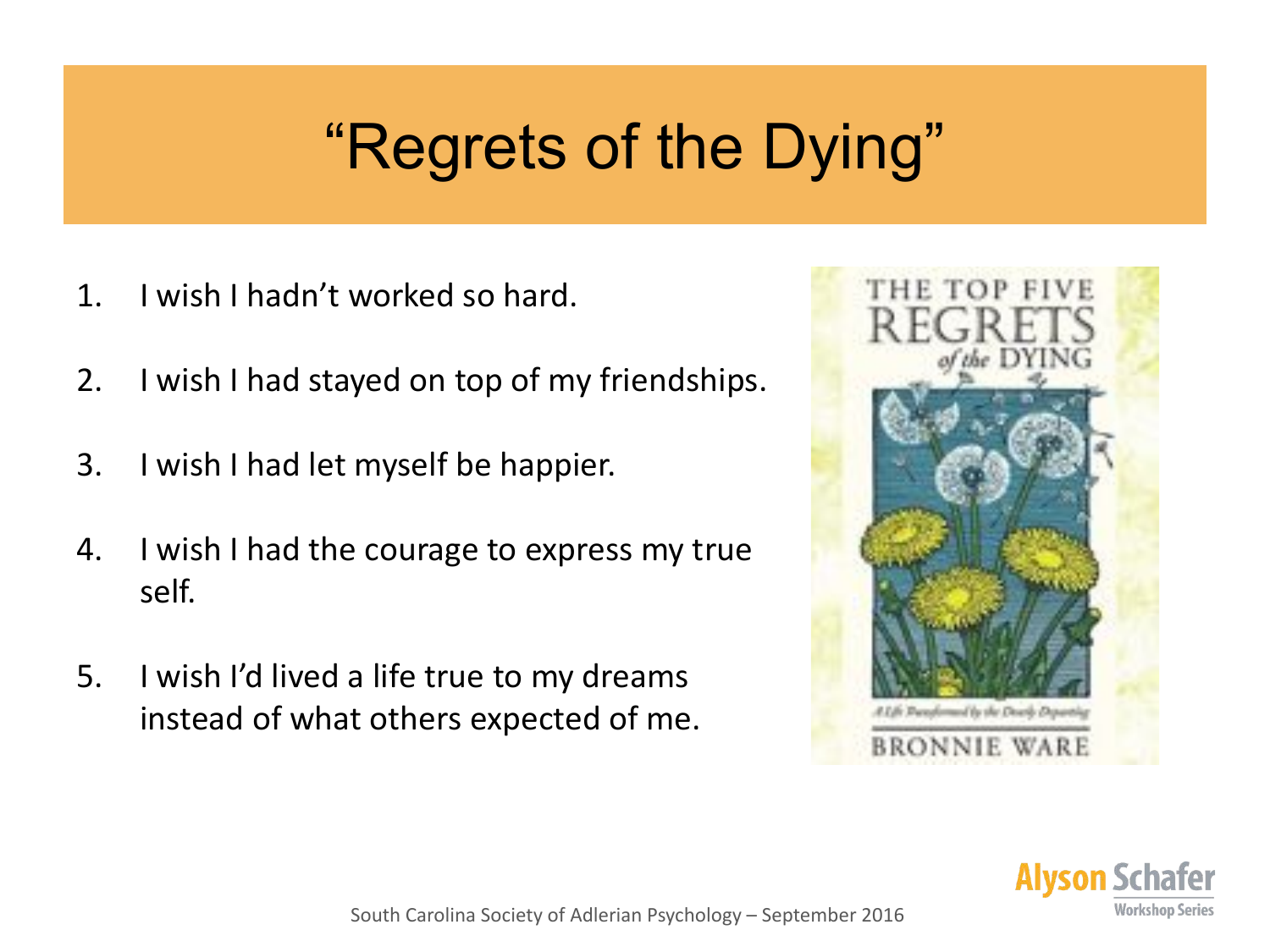# Leap to Gamify Your Life With 4 Strengths & 7 Behaviours

South Carolina Society of Adlerian Psychology - September 2016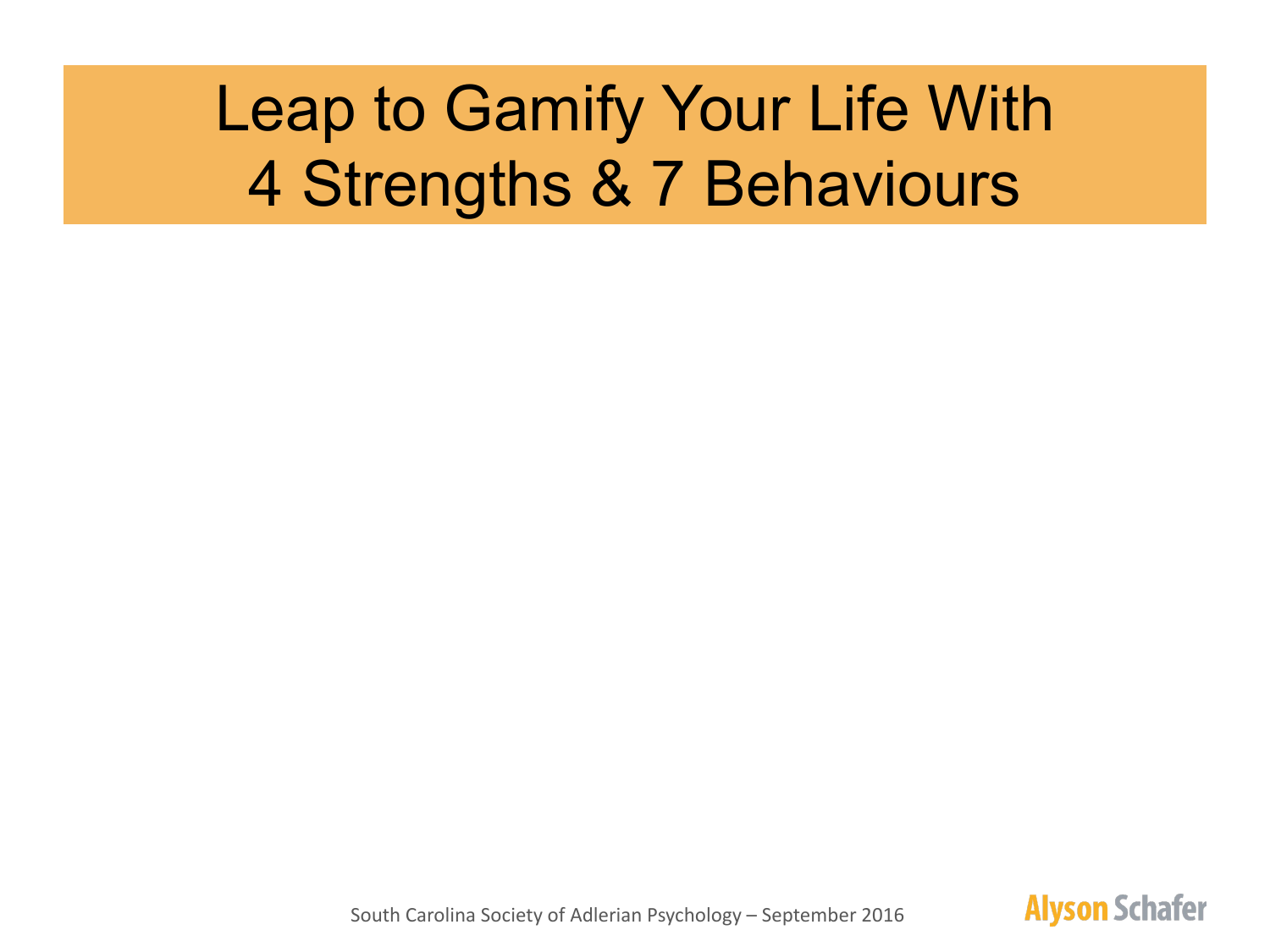#### 4 Strengths as Power Ups







#### Physical Resilience Mental Resilience



#### South Carolina Society of Adlerian Psychology – September 2016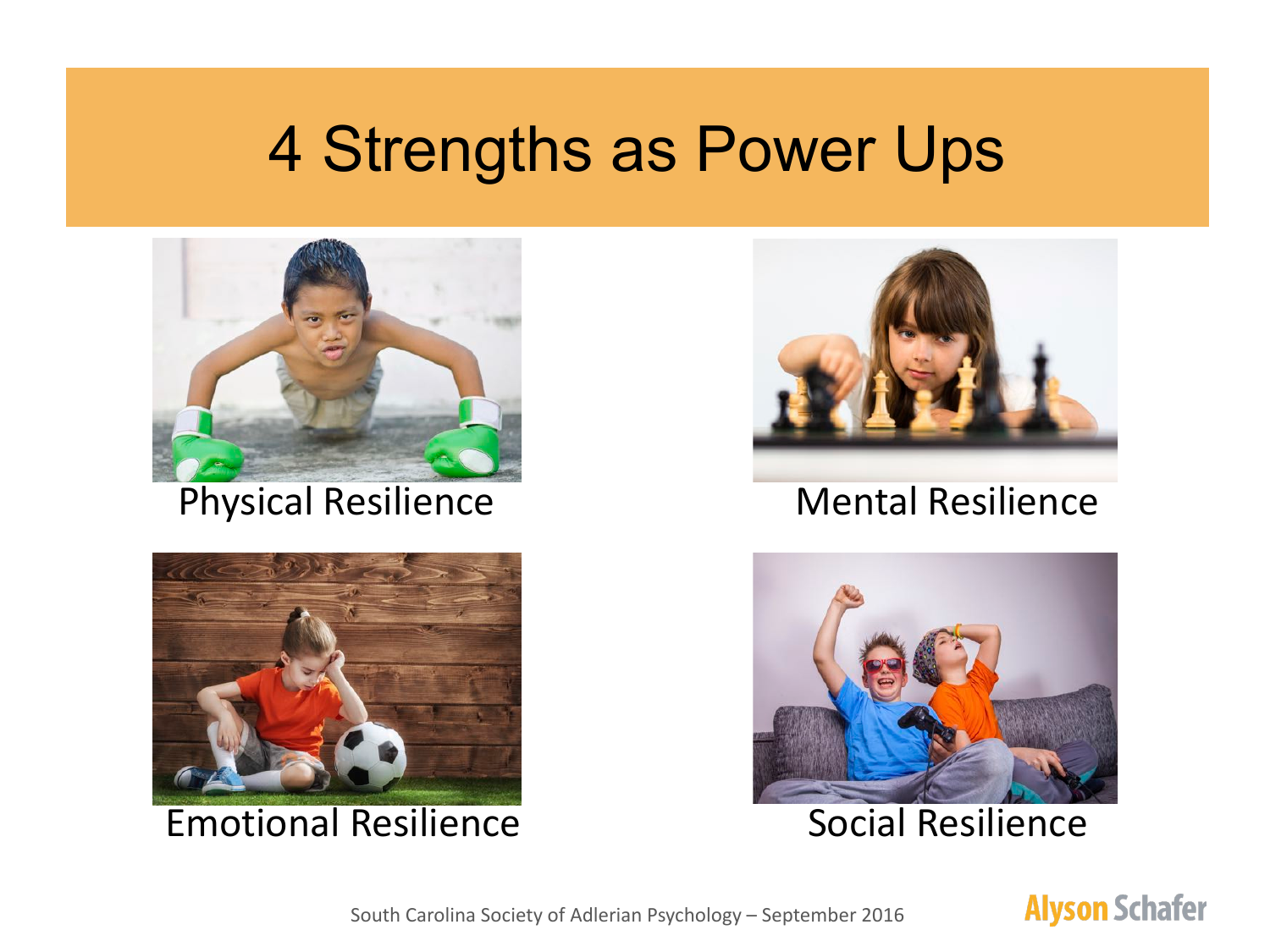## Gamify Life by 7 Ways of Acting

- 1. Challenge yourself.
- 2. Adopt a Secret Identity Avitar
- 3. Collect and activate power-ups.
- 4. Find and battle the bad guys.
- 5. Seek out and complete quests.
- 6. Recruit your allies.
- 7. Go for an epic win